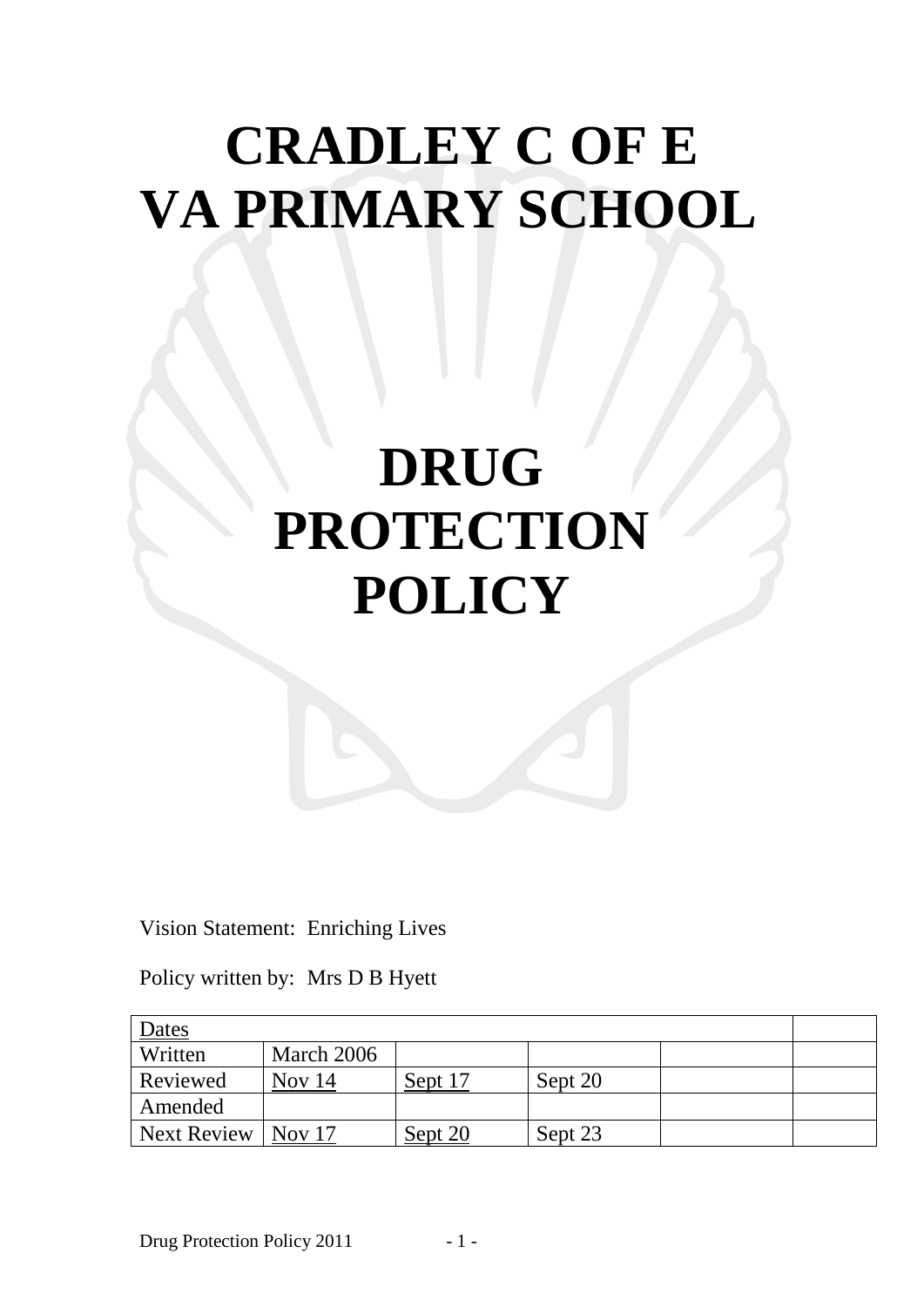### **CRADLEY C of E VA PRIMARY SCHOOL**

### **DRUG PROTECTION POLICY STATEMENT**

#### **1, Introduction**

- 1.1, Although currently there is no statutory requirement for schools to have a drugs policy, the government is keen that schools should develop such a policy. Part of the Education Reform Act 1988, requires that the curriculum in all maintained schools should promote the spiritual, moral, cultural, mental and physical development of pupils at the school, and should prepare them for the opportunities, responsibilities and experiences of adult life.
- 1.2, The evidence that is currently available suggests that children are coming into contact with drug misuse at an earlier age than previously was the case. It is important then that schools should develop policies to respond to the needs of the children in their charge.

#### **2, Definition**

2.1, Drugs, for the purpose of this policy, include those legal drugs such as alcohol, solvents and tobacco, as well as controlled substances.

#### **3, Aim**

- 3.1, The aim of drug education is to enable pupils to make healthy informed choices by increasing their knowledge, challenging attitudes and practising skills.
- 3.2, This aim promotes our mission statement of "Enriching Lives"

#### **4, Objectives**

- 4.1, Drug education should:
	- give accurate and relevant information about drugs, the reasons people take them, the law and the effects and risks involved in drug use
	- enable children to explore personal and social attitudes to drug use
	- develop an understanding of the role of drugs in society
	- develop skills. These will include skills in assessment, assertiveness, helping others, getting help, decision making and communication relevant to drug use.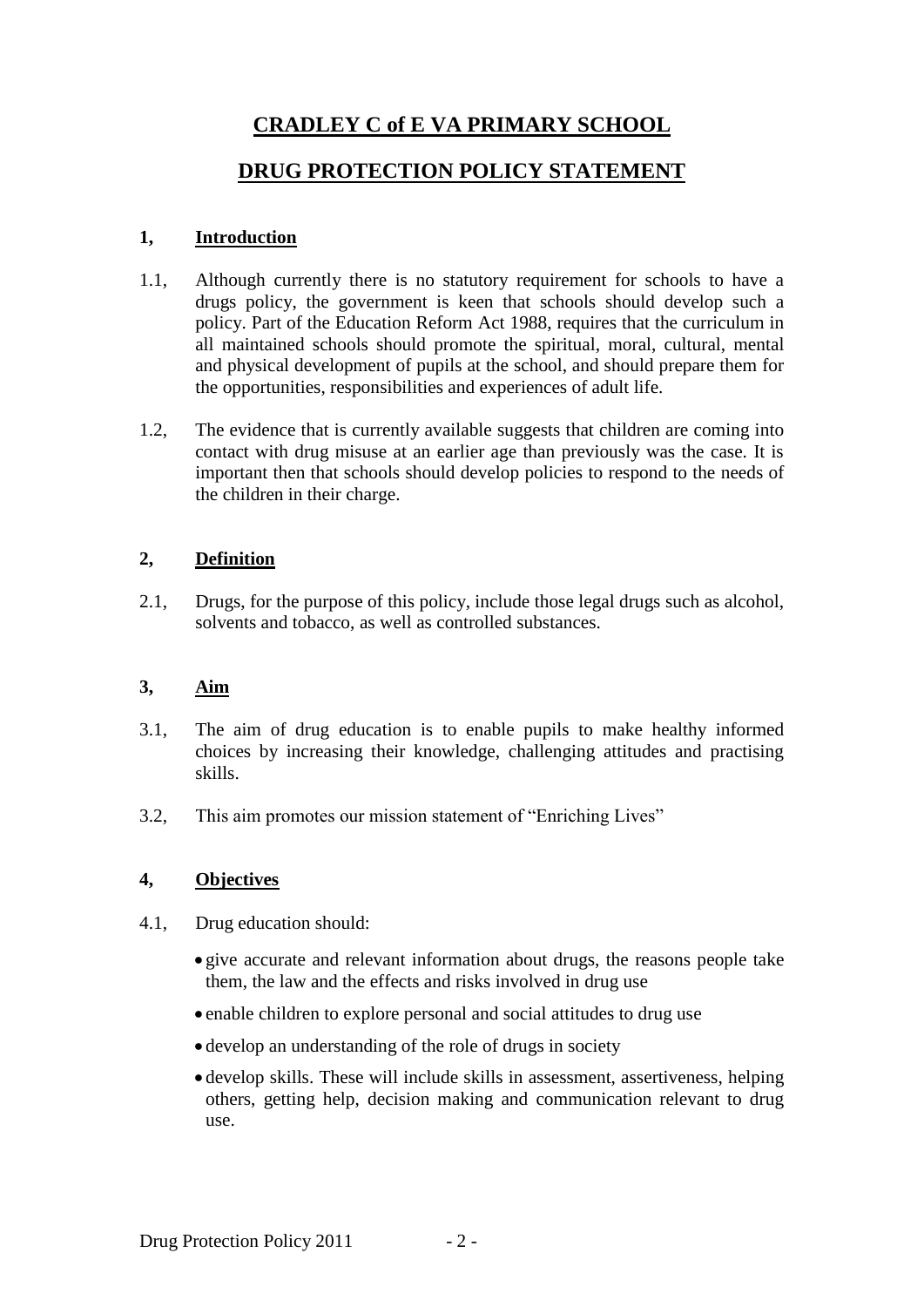#### **5, Drugs Education and the Curriculum**

- 5.1, These aims and objectives are fulfilled through aspects of pupils' experiences in both the taught curriculum, and the informal curriculum that arises from the children.
- 5.2, Certain aspects of drug education are a statutory part of the science curriculum which states that pupils should be taught:
	- at Key Stage 1 about the role of drugs as medicines
	- at Key Stage 2 that tobacco, alcohol and other drugs can have harmful effects.
- 5.3, National Curriculum Guidance 5 Health Education expands these and recommends the following:

#### **5.3.1, Substance Use and Misuse KS1**

- •Know that all medicines are drugs but not all drugs are medicines
- •Know that all substances can be harmful if not used properly
- •Know about different types of medicine and that some people need them to live a normal life
- •Know and understand simple safety rules about medicines, tablets, solvents and household substances.

#### **5.3.2, Substance Use and Misuse KS2**

- •Know that all medicines are drugs but not all drugs are medicines
- •Know that there are over the counter, prescribed, legal and illegal substances and have some understanding of their effects
- •Know how to make simple choices and exercise some basic techniques for resisting pressure from friends and others
- •Know the important and beneficial part drugs have played in society.

#### **6, Informal Curriculum**

- 6.1, As well as the taught curriculum, there are likely to be times when the issues of drugs and medicines arise informally. The responses of the teachers to such situations will take into account the level of maturity and understanding of the children concerned, but will be consistent with the taught curriculum.
- 6.2, All of the above recommendations are incorporated into our PSHCE curriculum which itself is closely linked to the programme of values education implemented at Cradley. The STAR drugs education programme is used in Class 5. Since drugs education forms an integral part of our PSHCE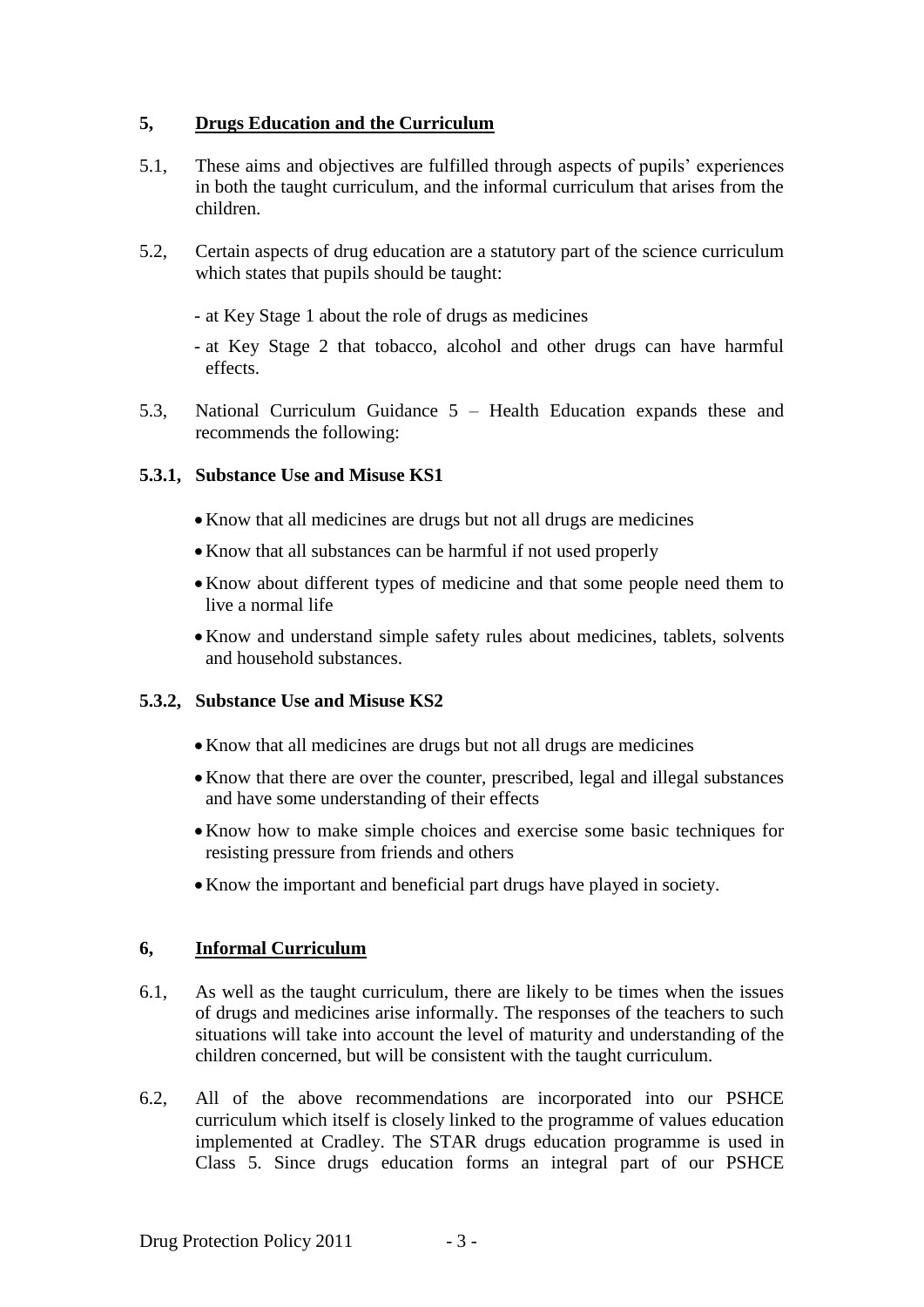curriculum, delivered by class teachers, the school would not normally use outside speakers or agencies to deliver substance education to pupils.

#### **7, Dealing with Drug Related Incidents**

- 7.1, The primary concerns in dealing with any substance related incident are the health and safety of pupils and staff in school. In any drug related emergency, teachers will call on the trained first aid personnel in school, and then call for professional medical help. Any material involved in substance incidents will be handed to the head teacher for safe and secure disposal. Where pupils make disclosures of substance related incidents, staff will make it clear that they can give no guarantee of confidentiality.
- 7.2, The school will consider each substance incident individually and recognises that a variety of responses are available, and may be necessary to deal with each incident. As a general rule, parents of children involved in any substance incident will be informed as soon as possible by the head teacher, and normally be invited to discuss the appropriate course of action. Also, as a general rule, the police will be informed when any illegal substance is involved.

#### **8, Implementation and Monitoring**

8.1, This policy has been drawn up in consultation with all staff and governors and pupil views have been sought and taken into account. All staff are responsible for the implementation of the drug education policy. Copies are available for inspection. Monitoring drugs education in the school will be the responsibility of all concerned, staff, headteacher and governors and the policy will be reviewed regularly. There are of course real difficulties in evaluating the effectiveness of this policy, since it is not just about the current behaviour of pupils, but preparation for their future lives.